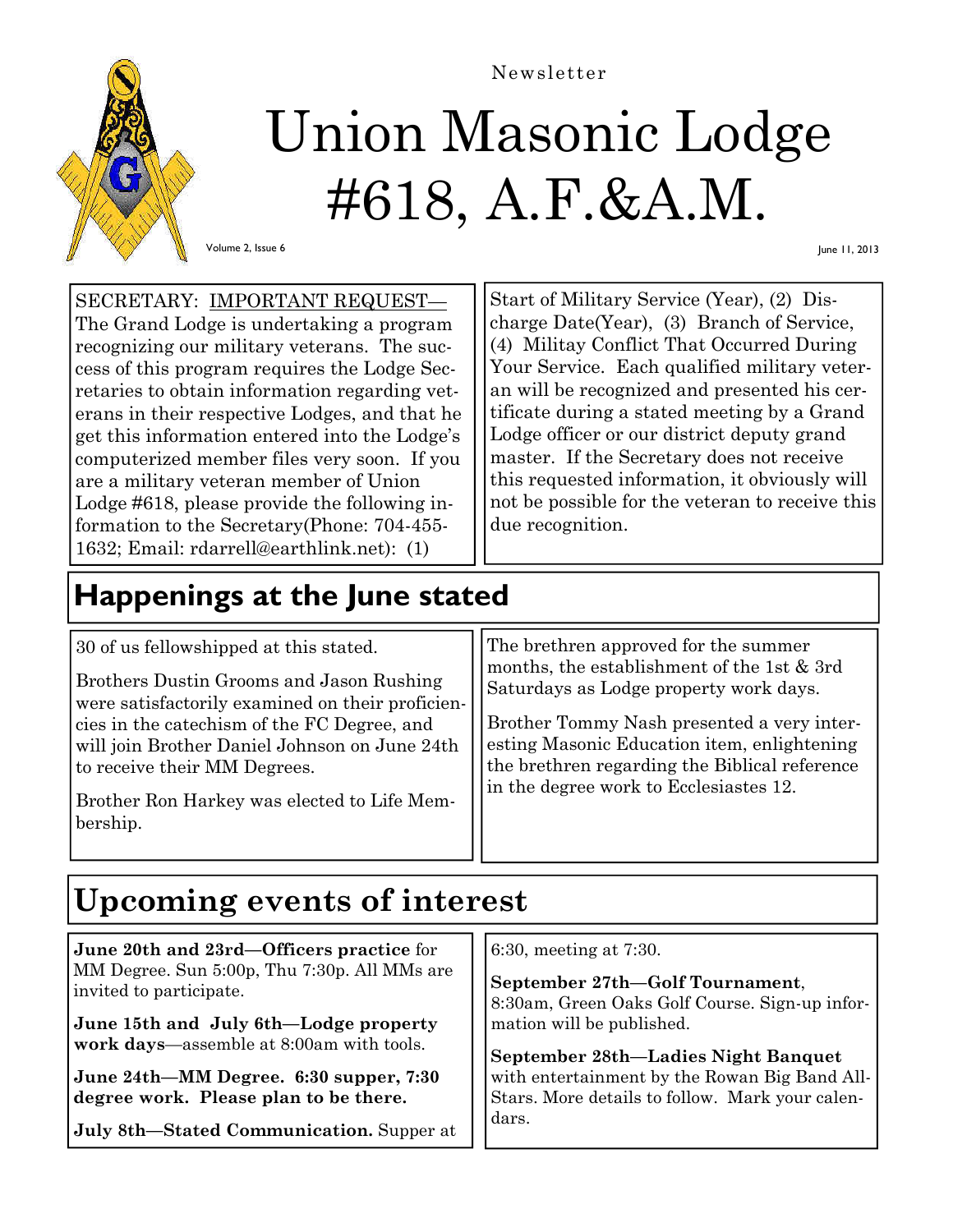**(sorted by age on birth date) Age Birth Date Name** 

**JOHNSON** 

**HELMS** 

81 06/17/1932 WILLIAM T.

68 06/06/1945 CLAUDE H.

**June Birthdays (by age) AGE / BIRTH DATE REPORT**  65 06/23/1948 RICHARD F. THORNBURG 47 06/24/1966 THOMAS B. HILL

> 52 06/03/1961 ROBERT A. BURGESS JR

48 06/14/1965 JAMES W. BEN-NETT JR

27 06/30/1986 EDWARD C. DAVIS IV

# **July Birthdays (by age)**

| <b>AGE / BIRTH DATE REPORT</b><br>(sorted by age on birth date)<br><b>Age Birth Date Name</b><br>  76 07/29/1937 ROBERT F.<br><b>SHINN</b><br>71 07/19/1942 STEPHEN A.<br><b>WHITE</b><br>68 07/07/1945 BERNIE L. | 63 07/19/1950 DONALD T. HILL<br>52 07/05/1961 JEFFREY M.<br><b>BRADLEY</b><br>51 07/17/1962 STANLEY W.<br><b>DRYE</b><br>50 07/22/1963 CHARLES K.<br><b>FURR</b> | 49 07/06/1964 KENNETH J.<br><b>KIKER</b><br>48 07/26/1965 DANIEL B. JOHN-<br><b>SON</b><br>46 07/08/1967 BRIAN K. KNOX<br>45 07/08/1968 ANTHONY W.<br><b>WILLIAMS</b> |
|-------------------------------------------------------------------------------------------------------------------------------------------------------------------------------------------------------------------|------------------------------------------------------------------------------------------------------------------------------------------------------------------|-----------------------------------------------------------------------------------------------------------------------------------------------------------------------|
| <b>PENCE</b>                                                                                                                                                                                                      |                                                                                                                                                                  |                                                                                                                                                                       |

## **Masonic Education. Praying in Lodge. Part 2 of 2.**

## **PRAYING IN LODGE**

By: Gary Leazer

*This STB was originally published in a brochure by the Center for Interfaith Studies, Inc., and was reprinted in the September 1999 Scottish Rite Journal. It has been published as a Short Talk Bulletin with permission.*

*Bro. Leazer also wrote the 10-94 STB Fundamentalism and Freemasonry. Rev. and Bro. Leazer is a member of Clarkston Lodge #492, Clarkston, GA*.

[Continued from the May newsletter) **Praying to The Great Architect of the Universe** 

Masonic critics have long and loudly argued that Masons do not pray to Yahweh when they pray in Masonic Lodges. Masonic critic William Schnoebelen refers to the "generic" god of Masonry, "God-to-thelowest-denominator" and "Mr. Potato-Head God" when speaking of the Great Architect of the Universe *(Masonry: Beyond the Light, pp.* 44-46).

Another critic, John Ankerberg, quotes from *Coil's Masonic Encyclopedia* to argue that Masons believe (Continued on p3)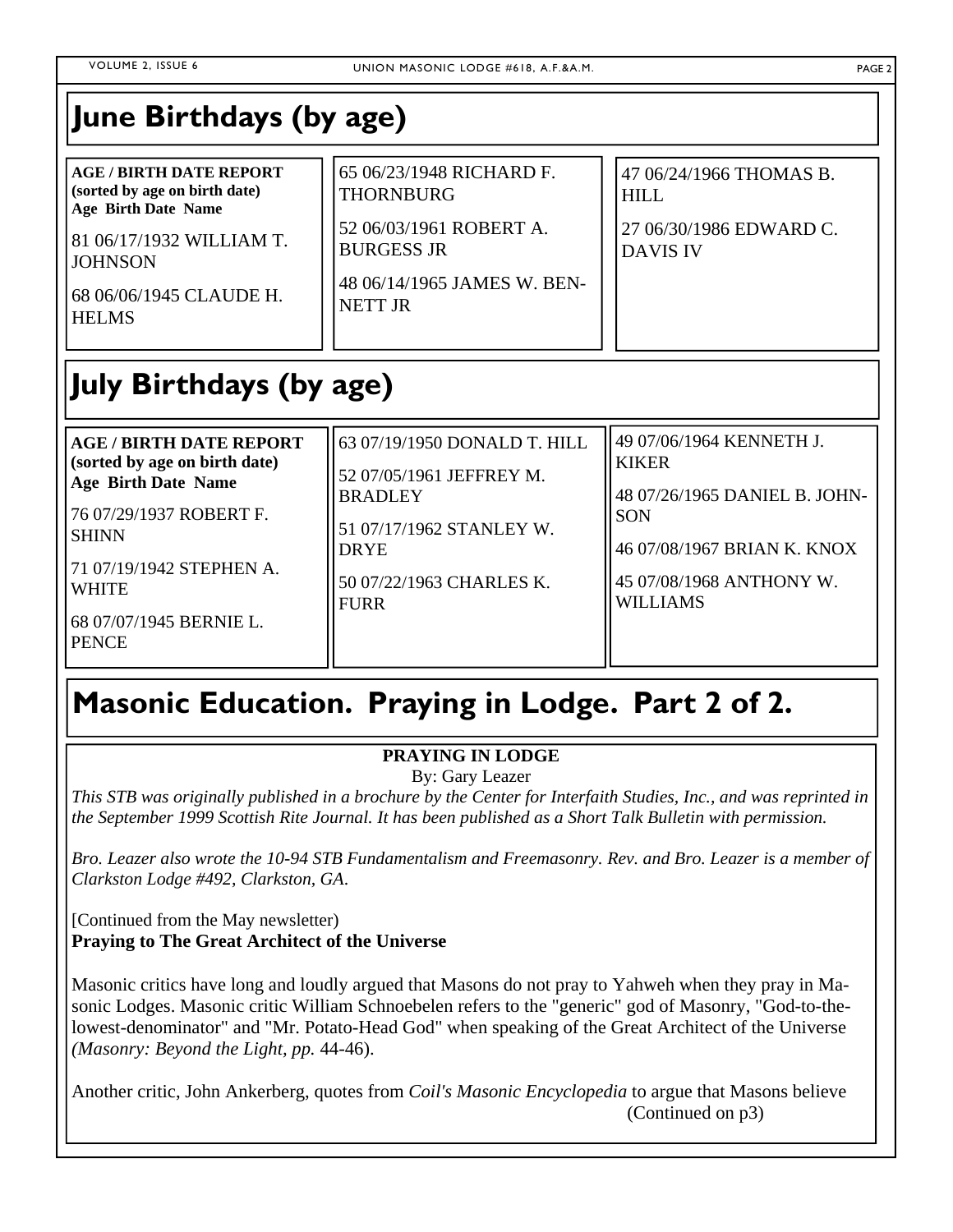Yahweh (or Jehovah) is inferior to "the universal god of Masonry" *(The Secret Teachings of the Masonic Lodge, pp.* 113-14). Ankerberg's quote is not in the 1995 edition of *Coil's Masonic Encyclopedia,* the most recent edition, except for a single sentence, "The Masonic test is [belief in] a Supreme Being, and any qualification added is an innovation and distortion." This sentence is simply a requirement that men who desire to become Masons must believe in one God (monotheism). Monotheism is affirmed in biblical statements such as Deuteronomy 6:4, "Hear, 0 Israel! **The LORD** is our God, the **LORD** is one!" No statement in *Coil's Masonic Encyclopedia* suggests that Masons believe Yahweh is an inferior God.

The phrase Great Architect of the Universe came into Freemasonry as early as 1723, according to Coil's *Masonic Encyclopedia,* when it appeared in James Anderson's *Book of Constitutions.* Anderson, a Scottish Presbyterian minister in London, did not invent the phrase. It was repeatedly used by Reformed theologian John Calvin (1509-1564). In his Commentary on Psalm 19, Calvin states the heavens "were wonderfully founded by the Great Architect." Again, according to the same paragraph, Calvin writes "when once we recognize God as the Architect of the Universe, we are bound to marvel at his Wisdom, Strength, and Goodness." In fact, Calvin repeatedly calls God "the Architect of the Universe" and refers to his works in nature as "Architecture of the Universe" 10 times in the *Institutes of the Christian Religion* alone" *(Coil's Masonic Encyclopedia, p.* 516). If we accept the logic of Masonic critics, then Calvin must have believed the God revealed in the Psalms and elsewhere in the Bible is a false god. This, of course, is absurd, as are all of the Masonic critics' arguments.

Federal Reserve Notes (\$1 bills) proclaim "In God We Trust." The U.S. Mint has not defined "God." It is used as a generic name for the Supreme Being. Individuals may define God as they wish. In our religiously diverse nation, individuals of different faiths will define who they believe God is. I do not hear people calling for the removal of "In God We Trust" from Federal Reserve Notes because not everyone defines God as they do.

## **Praying with Persons of Other Faiths**

On February 9, 1999, *Baptist Press* posted a story about several Midwestern Baptist Theological Seminary administrators and faculty members visiting mosques while on a trip to North Africa and the Middle East. *Baptist Press* states the administrators and faculty "were awed by the mosques which provided an atmosphere for prayer. Though the local worshipers gathered to pray to Allah [the Arabic word for God], Midwestern's group removed their shoes [as is the custom in mosques] and spent time praying to the God of their Christian faith."

Mark Coppenger, president of Midwestern Seminary in Kansas City, Missouri, was one of the Baptist visitors to the mosques. Coppenger said, "As we sat, and knelt, and stood [Muslims perform specific rituals which includes standing, kneeling and bowing while praying to Allah] in these moments of praise, confession, petition and intercession, it occurred to us that Christians would do well to have a similar location, atmosphere and posture for prayer." "It is a pity that non-Christians and sacramentalists [Roman Catholics] have appropriated the notion of houses of prayer, when ours is the heritage of orthodox prayer," Coppenger continued, referring to mosques and Roman Catholic cathedrals and retreat centers. "We have let them lead in an emphasis on prayer by default."

When the group returned to Kansas City, Coppenger decided to provide a place for prayer similar to that in (Continued on p4)